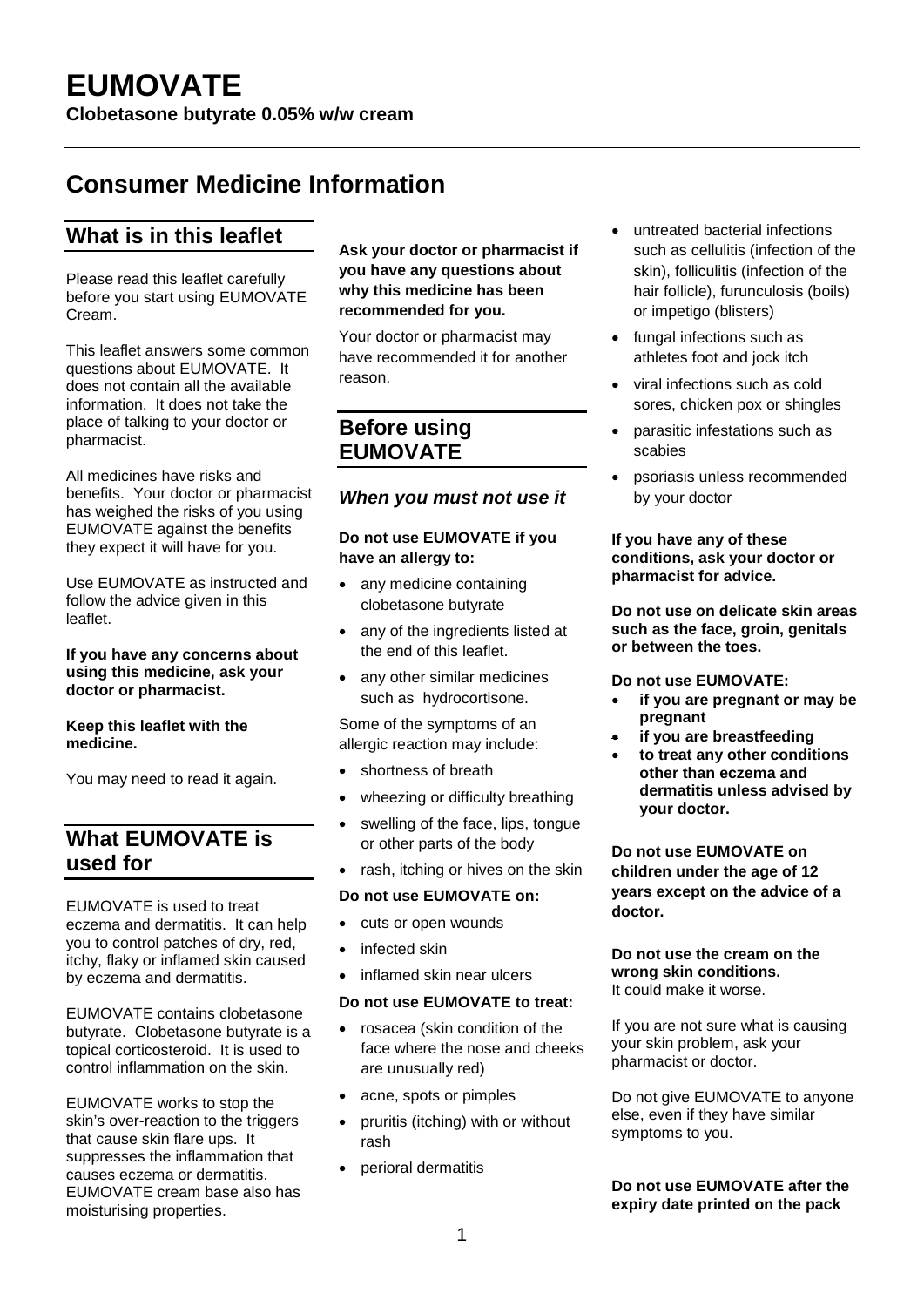### **or if the packaging is torn or shows signs of tampering.**

If it has expired or is damaged, return it to your pharmacist for disposal.

**If you are not sure whether you should start using this medicine, talk to your doctor or pharmacist.** 

### *Before you start to use EUMOVATE*

**Tell your doctor or pharmacist if you have allergies to any other medicines, foods, preservatives or dyes**

**Tell your doctor or pharmacist if you are pregnant or intend to become pregnant or are breastfeeding. You should not use EUMOVATE if you are pregnant or may be pregnant or if you are breastfeeding unless advised by your doctor.**

Your doctor or pharmacist will discuss the possible risks and benefits of using EUMOVATE during pregnancy or breastfeeding.

**Tell your doctor or pharmacist if you have kidney or liver problems.**

**If you have not told your doctor pharmacist about any of the above, tell him/her before you start using EUMOVATE.** 

### *Taking other medicines*

**Tell your doctor or pharmacist about any other medicines you are taking including medicines that you buy without a prescription, in a pharmacy, supermarket or health food shop.**

**Do not use other corticosteroids (like hydrocortisone) on the skin while you are using this cream. You would be doubling the dose.**

**Some medicines and EUMOVATE may interfere with each other. These include:**

- **other corticosteroid medicines which may include some eczema creams, asthma inhalers, tablets, injections, nasal sprays, and eye or nose drops.**
- **ritonavir (antiviral medicine) and itraconazole (antifungal agent)**

#### **These medicines may affect the way EUMOVATE works.**

Your doctor and pharmacist have more information on medicines to be careful with or avoid while using this medicine.

# **How to Use EUMOVATE**

**Follow all directions given to you by your doctor or pharmacist carefully.**

They may differ from the information contained in this leaflet.

**If you do not understand the instructions on the carton or in this leaflet, ask your doctor or pharmacist for help.**

### *How much to use*

**The minimum amount of cream should be used for the minimum amount of time. Do not use for more than 7 days.**

- Squeeze out the cream along the top of your index finger (see picture).
- From the crease in the finger, squeeze the cream halfway to your fingertip. This will cover a patch of skin the same size as the palm of your hand.
- Use the fingertip unit as a guide. For smaller areas, use a smaller amount. This cream

**Half a finoertip** will cover a patch of skin the same size as the palm. of your hand

is not meant to treat large areas.

• Don't cover the treated patch of skin with anything (bandages, dressings, gloves or plastic wrap). It can cause more of the medicine to pass through the skin.

### *How to use it*

#### **Adults or children over 12 years of age:**

- Use the cream twice a day for up to 7 days
- Wash your hands and dry them
- Squeeze out the correct amount of cream to cover the affected area onto your index finger. The picture above gives you an idea of how much to use.
- Gently rub cream onto the patch of skin you are treating.
- Wash your hands again (unless it is your hands you are treating).

Be especially careful not to get the cream in your eyes.

Use in children under 12 years of age only on the advice of a doctor.

**Don't cover the treated patch of skin with anything (bandages, dressings, gloves or plastic wrap). It can cause more of the medicine to pass through the skin.**

### *When to use it*

### **Use your medicine at about the same time each day.**

Using it at the same time each day will have the best effect. It will also help you remember when to use it.

### *How long to use it*

Use EUMOVATE twice a day for up to 7 days. Do not use for more than 7 days except on the advice of a doctor.

### *If you forget to use it*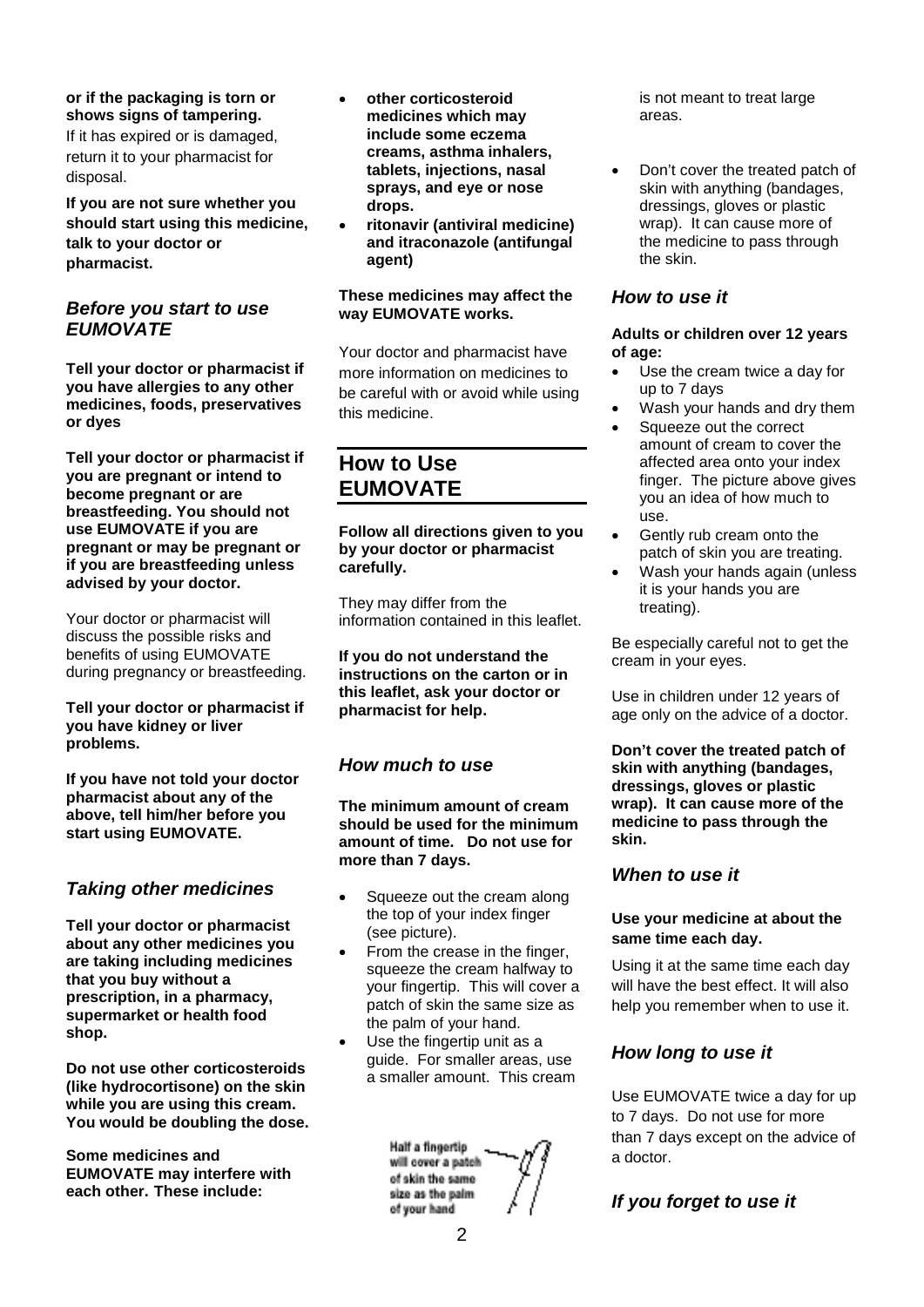#### **If you forget to use EUMOVATE or miss an application, use it when you remember.**

Do not try to make up for missed applications by using the cream more often as this may increase the chance of you getting a side effect.

If you have any questions about this, ask your **doctor or pharmacist**.

If you have trouble remembering when to use your medicine, ask your doctor or pharmacist for some hints.

### *If you use too much (overdose)*

**If you use a bit too much of the cream by mistake, don't worry but try to keep to the fingertip unit. Using corticosteroids on the skin continuously over many weeks or months can cause skin thinning and permanent skin damage.**

**If you or anyone swallow EUMOVATE; Immediately telephone your** 

**doctor or Poisons Information Centre for advice (in Australia telephone 13 11 26, in New Zealand telephone 0800 764 766) or go to Accident & Emergency at your nearest hospital, even if there are no signs of discomfort or poisoning.** You may need urgent medical attention.

# **While you are using EUMOVATE**

### *Things you must do*

**Inform any other doctors, dentists or pharmacists who are treating you that you are using EUMOVATE.**

**If you are about to be started on any new medicine, remind your doctor or pharmacist that you are using EUMOVATE.**

**If you become pregnant while using this medicine, tell your doctor or pharmacist immediately.**

**If you experience blurred vision or other visual disturbances, speak to your doctor.**

#### **If your rash/ irritation gets better but then comes back tell your doctor or pharmacist.**

Don't treat the same patch more than twice without taking advice from your doctor.

It is possible that you are treating the wrong skin condition or that your skin may still be reacting to something that it is coming in contact with. Some of the common triggers are:

- Ear rings or studs especially gold-plated ear rings
- Other jewellery
- Coins
- Watch buckles, metal straps or the metal back of a watch
- Metal studs or fastenings on jeans, bras or underwear

All of these may have a metal in them called nickel that is a very common trigger. If you react badly to nickel, all of the triggers in the list could be a problem.

Other common triggers include rubber and pine tree sap, which are used in things we touch every day. You might find triggers:

- **In the home:** such as plasters, furniture polish, varnishes, rubber gloves or elastic in clothes.
- **In substances you use at work:** like glues, oils, lubricants or cement.
- In the garden: certain plants and weeds, gardening gloves.

Even if it is not practical to avoid triggers, there are often practical steps you can take to minimise possible irritation.

**EUMOVATE is meant to control skin conditions that improve within a week of treating yourself.** If you think you need further treatment after that, see a

doctor for advice. Do not keep on using it.

**If your skin gets worse or it does not improve within a week, stop using the cream and see your doctor.**

**If your skin condition clears up in less than a week, stop using the cream.** Think about emollient (moisturising) products to help stop it coming back.

Skin specialists often advise people with eczema or dermatitis to use emollient (or moisturising) skin products, including creams and bath oils, to keep moisture in the skin. This can make your skin more resistant to flare ups. Avoid using soap and heavily scented products. Ask your doctor or pharmacist for further information.

### *Things you must not do*

**Do not use EUMOVATE to treat any other complaints unless your doctor tells you to.** 

**Do not give your medicine to anyone else, even if they have the same condition as you.** 

# **Side effects**

**Tell your doctor or pharmacist as soon as possible if you do not feel well while you are using EUMOVATE.**

This medicine helps most people with eczema and dermatitis, but it may have unwanted side effects in a few people. This cream is very unlikely to cause any problems as long as you follow the advice in this leaflet.

All medicines can have side effects. Sometimes they are serious, most of the time they are not. You may need medical attention if you get some of the side effects.

**Do not be alarmed by the following lists of side effects. You may not experience any of them.**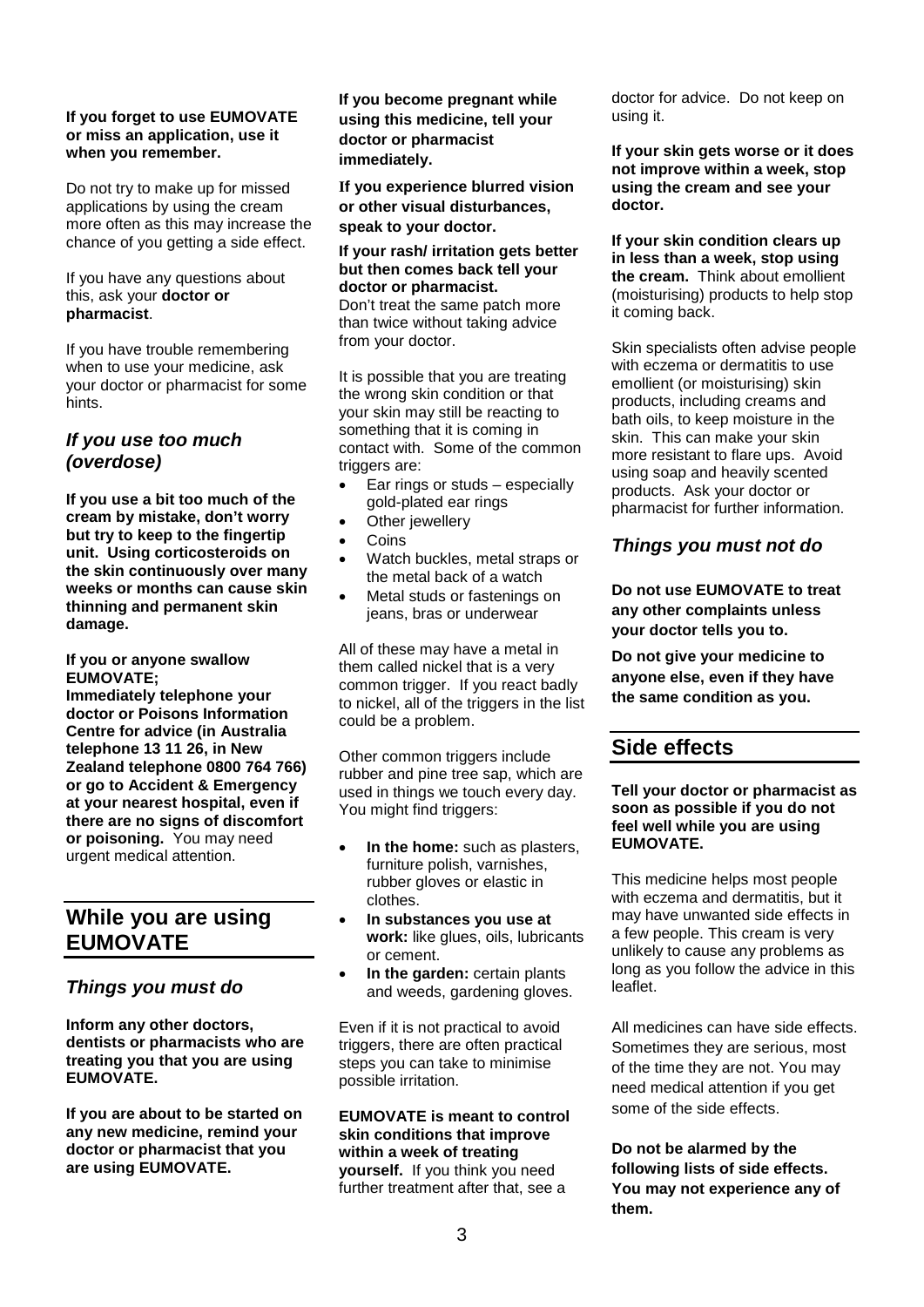### **Ask your doctor or pharmacist to answer any questions you may have.**

If your skin gets worse during treatment, you may have a skin infection or a trigger you have not recognised or even an allergy to the cream.

Stop using the cream and see your doctor as soon as possible.

### **Tell your doctor or pharmacist if you notice any of the following:**

- rash
- itch
- local skin burning
- skin thinning
- skin bleaching or increased skin pigmentation and hair disorders

Worsening of eczema or dermatitis symptoms has also been reported.

Other side effects not listed above may also occur in some people.

**Using more than the correct amount of cream may cause changes to your skin e.g. thinning or allow the active ingredient to pass through the skin and affect other parts of the body.** 

**This is not a problem if you use the right amount of cream and for the correct period of time.**

**The following are very rare side effects and may occur if you use more than the correct amount of cream or for longer than recommended:** 

#### **If you use more than the correct amount of cream or for longer than recommended you may experience:**

- increased weight
- moon face or rounding of the face
- obesity
- changes to the colour of your skin
- increased body hair

### **The following symptoms may occur with use in children:**

- delayed weight gain
- slow growth

#### **Other side effects that may show up in blood tests or when your doctor gives you a medical examination:**

- a decrease in the level of the hormone cortisol in your blood
- high blood pressure
- cloudy lens in the eye (cataract)
- increased pressure in the eye (glaucoma)
- weakening of the bones through gradual loss of mineral (osteoporosis). Additional tests may be needed after your medical examination to confirm if you have this condition
- increased blood sugar levels
- glucose in the urine.

# **After using EUMOVATE**

### *Storage*

**Keep your cream in the pack until it is time to use it.** 

**Keep your medicine in a cool dry place where the temperature stays below 25**°**C.** 

**Do not store EUMOVATE or any other medicine in the bathroom or near a sink.**

**Do not leave EUMOVATE or any other medicines in the bathroom or near a sink. Do not leave it on a window sill or in the car.**

**Heat and dampness can destroy some medicines.**

#### **Keep EUMOVATE where children cannot reach it.**

A locked cupboard at least oneand-a-half metres above the ground is a good place to store medicines.

#### **Do not use the medicine after the expiry date on the tube end or carton.**

### *Disposal*

**If your doctor or pharmacist tells you to stop using EUMOVATE or the medicine has passed the expiry date, ask your pharmacist what to do with any medicine that is left over.**

# **Product Description**

### *What EUMOVATE looks like*

EUMOVATE is a smooth white cream for topical use.

EUMOVATE is available in tubes containing 15 g\* and 30 g of cream. \* This pack size is marketed in New Zealand only.

Australia only: A 5 g sample tube is also available from your physician only.

### *Ingredients*

The active ingredient in EUMOVATE is clobetasone butyrate. It is present at a concentration of 0.05%w/w.

The inactive ingredients are:

- **Glycerol**
- Glyceryl monostearate
- Cetostearyl alcohol
- Beeswax substitute 6621
- Arlacel 165
- Dimethicone 20
- **Chlorocresol**
- Sodium citrate
- Citric acid monohydrate
- Water-purified

### *Where to go for more information*

If you have any questions about your treatment with EUMOVATE, ask your doctor or pharmacist.

Or you may call the toll-free INFOLINE:

In Australia: 1800 033 109

In New Zealand: 0800 808 500